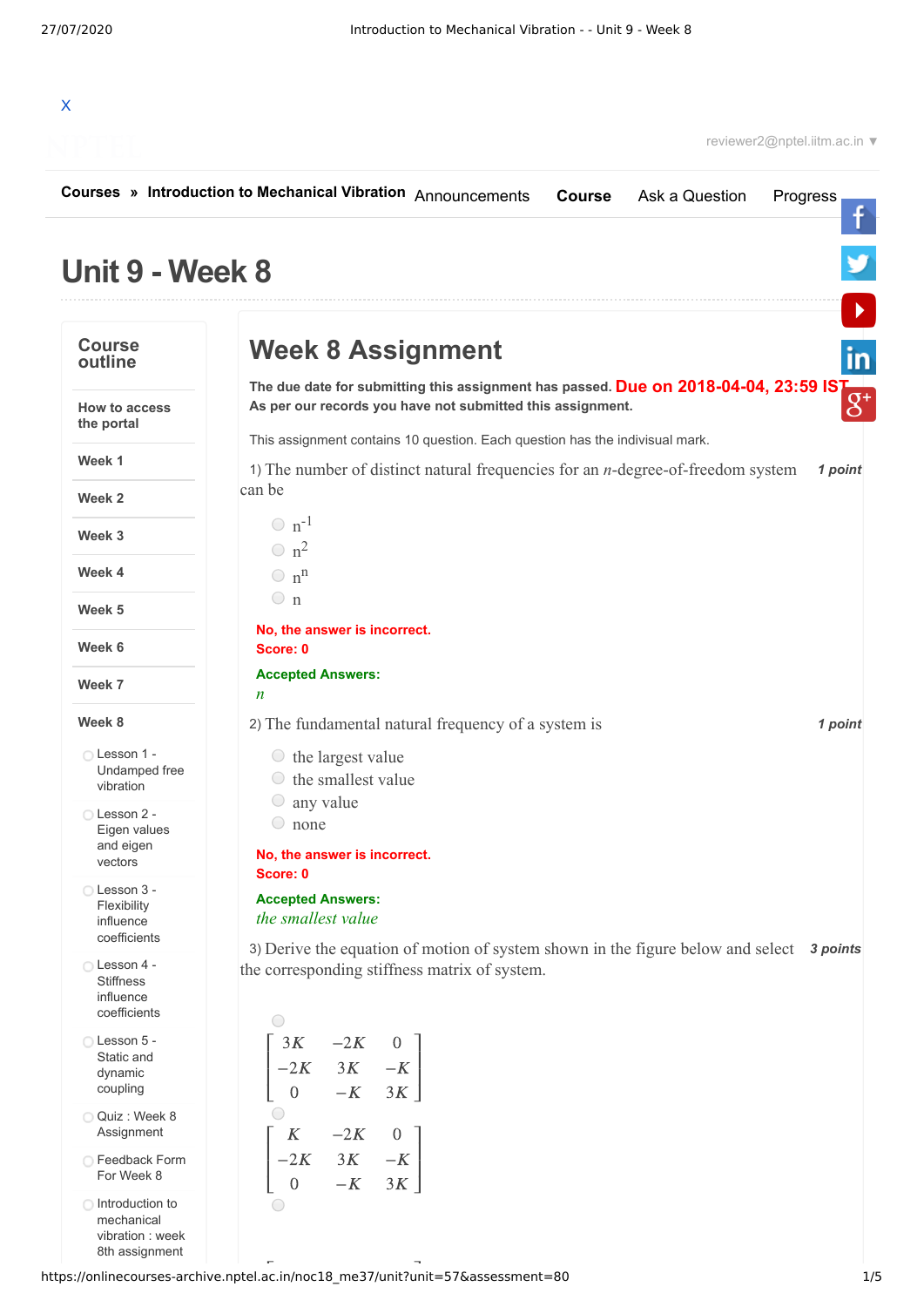27/07/2020 Introduction to Mechanical Vibration - - Unit 9 - Week 8  $lntr$ <br>-2K

| solution is |
|-------------|
| available   |

**DOWNLOAD VIDEOS**

|       | Introduction |      |  |  |  |
|-------|--------------|------|--|--|--|
| 3K    | $-2K$        | K    |  |  |  |
| $-2K$ | 3K           | $-K$ |  |  |  |
| K     | $-K$         | 3K   |  |  |  |
|       |              |      |  |  |  |
| 3K    | $-2K$        | 0    |  |  |  |
| $-2K$ | 3K           | $-K$ |  |  |  |
| K     | $-K$         | 2K   |  |  |  |

| No, the answer is incorrect. |       |      |  |  |  |
|------------------------------|-------|------|--|--|--|
| Score: 0                     |       |      |  |  |  |
| <b>Accepted Answers:</b>     |       |      |  |  |  |
| 3K                           | $-2K$ | 0    |  |  |  |
| $-2K$                        | 3K    | $-K$ |  |  |  |
|                              | $-K$  | 3K   |  |  |  |

4) Mass matrix corresponding to the figure below is **Access 2 and Access 2 [points](https://www.linkedin.com/company/nptel/)** 2 points

| $\left( \quad \right)$ |                |                  |
|------------------------|----------------|------------------|
| m                      | $\overline{0}$ | 0                |
| $\mathfrak{m}$         | $\,m$          | $\overline{0}$   |
| $\mathfrak{m}$         | m              | $\overline{m}$   |
| 0                      |                |                  |
| m                      | $\overline{0}$ | $\boldsymbol{0}$ |
| $\mathbf{0}$           | $\mathfrak{m}$ | $\overline{0}$   |
| $\overline{0}$         | $\theta$       | $\overline{m}$   |
| 0                      |                |                  |
| m                      | m              | $\,m$            |
| $\mathfrak{m}$         | $\,m$          | $\overline{m}$   |
| $\mathfrak{m}$         | $\mathfrak{m}$ | $\mathfrak{m}$   |
| 0                      |                |                  |
| m                      | m              | m                |
| $\boldsymbol{0}$       | m              | m                |
| 0                      | $\overline{0}$ | $\overline{m}$   |
| <b>La Alba</b>         |                |                  |

**No, the answer is incorrect. Score: 0**

## **Accepted Answers:**  $\lceil m \rceil$  $\vert 0 \vert$  $\overline{0}$  $0<sub>1</sub>$ 0  $\blacksquare$

⎣  $\mathsf{I}$ 0  $\boldsymbol{m}$ 0  $m$  $\perp$ 

5) *3 points* The stiffness matrix of the system shown in figure below is

| 3k    | $-2k$ | 0     |
|-------|-------|-------|
| $-2k$ | 3k    | $-k$  |
| 0     | $-k$  | $3k_$ |
|       |       |       |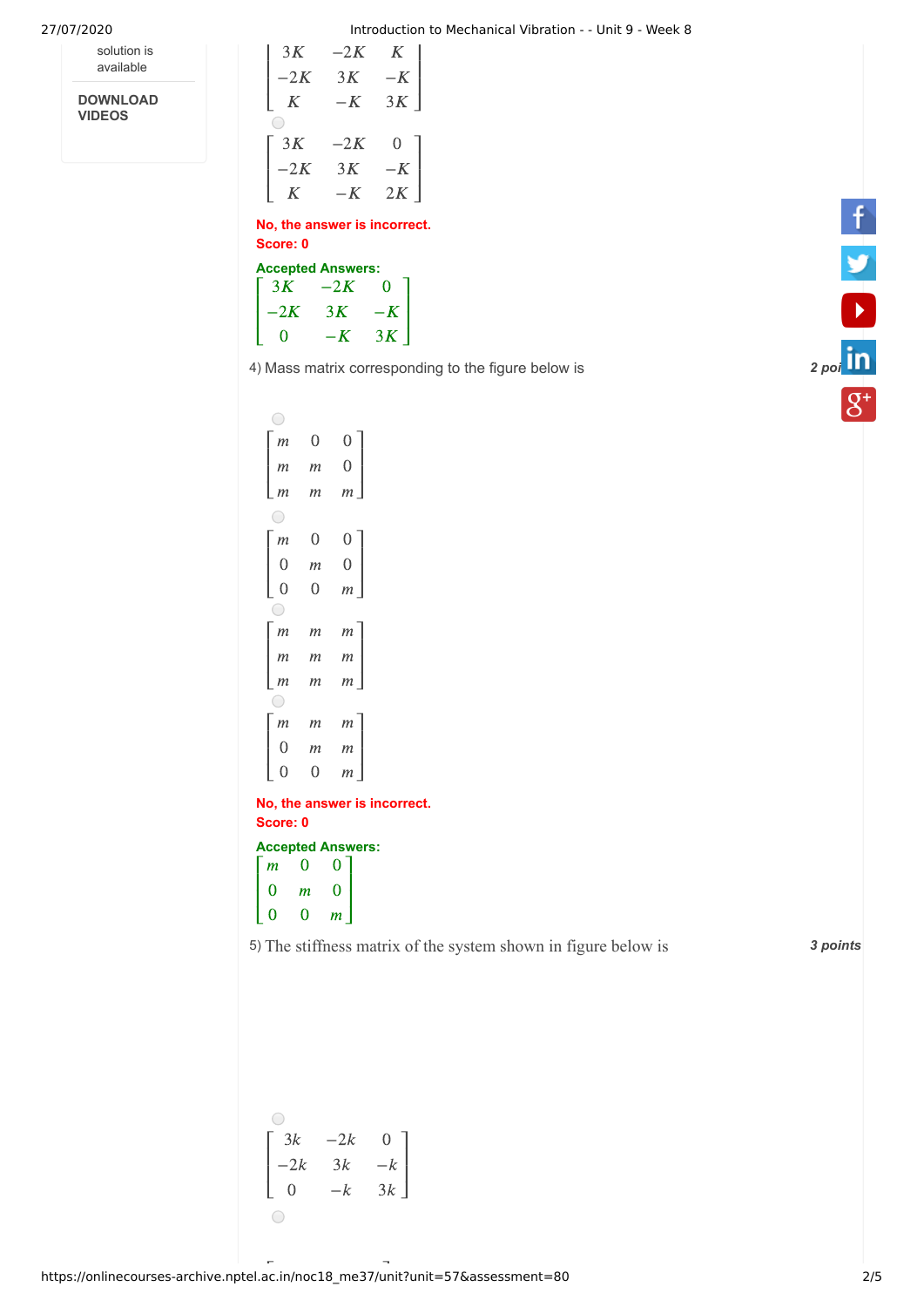27/07/2020 Introduction to Mechanical Vibration - - Unit 9 - Week 8

 $\mathsf{L}$ ⎣  $\mathsf{L}$  $\begin{vmatrix} k \\ -k \end{vmatrix}$  $\overline{k}$ 0  $-k$  $2k$  $-k$ <br>2 $k$ <br>− $k$  $\Omega$  $\frac{1}{2}$ <br>-k  $k \perp$  $\overline{a}$  $\overline{a}$  $\begin{bmatrix}\n k & -k \\
 -2k & 0\n\end{bmatrix}$  $\lceil 3k \rceil$ ⎣  $\begin{bmatrix} 0 \\ 3k \\ -2k \end{bmatrix}$  $\mathsf{L}$ 0  $3k$  $-2k$ <br> $3k$ <br> $-k$ 0  $\begin{bmatrix} 0 \\ -k \end{bmatrix}$  $3k$ ⎤  $\overline{a}$ ⎡ ⎣  $\mathsf{L}$  $\mathsf{L}$  $3k$ 0 -  $k$ <br>
3k - 2k<br>
-2k 3k  $\Omega$  $3k$ <br>- $k$ <br>-2 $k$  $-2k$  0<br>3k -k<br>-2k 3k  $3k$ <br>0<br> $-k$  $3k$ ⎤ ⎦  $\overline{a}$  $\overline{a}$ 

**No, the answer is incorrect. Score: 0** ansv<br>⊦d Aı<br>*−k* 

| owne. v                  |      |      |  |  |  |  |
|--------------------------|------|------|--|--|--|--|
| <b>Accepted Answers:</b> |      |      |  |  |  |  |
| k                        | $-k$ |      |  |  |  |  |
| $-k$                     | 2k   | $-k$ |  |  |  |  |
| O                        | $-k$ | k.   |  |  |  |  |

6) *3 points* A vibrating system for which

| $\begin{bmatrix} 0 & -k & k \end{bmatrix}$ |  |  |                                                                                                                                                               |  |  |
|--------------------------------------------|--|--|---------------------------------------------------------------------------------------------------------------------------------------------------------------|--|--|
|                                            |  |  | 6) A vibrating system for which                                                                                                                               |  |  |
|                                            |  |  |                                                                                                                                                               |  |  |
|                                            |  |  |                                                                                                                                                               |  |  |
|                                            |  |  | $[m] = \begin{bmatrix} 1 & 0 & 0 \\ 0 & 2 & 0 \\ 0 & 0 & 1 \end{bmatrix}$ , and $[K] = \begin{bmatrix} 1 & -2 & 1 \\ -2 & 4 & -2 \\ 1 & -2 & 1 \end{bmatrix}$ |  |  |

f y b in

Determine the eigenvalues for the above system and choose the correct option from the following:

 $\bigcirc$  $\lambda$ 1 = 0,  $\lambda$ 2 = 0,  $\lambda$ 3 = 4  $\bigcirc$  $\lambda$ 1 = 0,  $\lambda$ 2 = 2,  $\lambda$ 3 = 0  $\bigcirc$  $\lambda$ 1 = 0,  $\lambda$ 2 = 1,  $\lambda$ 3 = 4  $\bigcirc$  $\lambda$ 1 = 9,  $\lambda$ 2 = 0,  $\lambda$ 3 = 6

**No, the answer is incorrect. Score: 0**

**Accepted Answers:**  $\lambda$ 1 = 0,  $\lambda$ 2 = 0,  $\lambda$ 3 = 4

7) *3 points* A vibrating system for which

 $[m] = \begin{vmatrix} 0 & 2 & 0 \end{vmatrix}$ , and  $[K] =$ ⎡ ⎣  $\mathsf{I}$  $\mathsf{I}$ 1 0 0 0 2 0 0 0 1 ⎤ ⎦  $\blacksquare$  $\blacksquare$ ⎡ ⎣  $\mathsf{L}$  $\mathsf{L}$ 1  $\frac{1}{-2}$ 1  $-2$ 4  $-2$  1<br>
4  $-2$ <br>  $-2$  1  $\frac{1}{-2}$ 1 ⎤ ⎦  $\overline{a}$  $\overline{a}$ 

Determine the natural frequencies for the above system and choose the correct option from the following:

 $\bigcirc$  $\omega$ 1 = 0*rad/s*,  $\omega$ 2 = 3*rad/s*,  $\omega$ 3 = 2*rad/s*  $\bigcirc$  $\omega_1 = \frac{0 \cdot rad}{s}, \omega_2 = \frac{1 \cdot rad}{s}, \omega_3 = \frac{2 \cdot rad}{s}$  $\bigcirc$  $\omega_1 = \frac{0 \cdot rad}{s}, \omega_2 = \frac{0 \cdot rad}{s}, \omega_3 = \frac{2 \cdot rad}{s}$  $\bigcirc$  $\omega_1 = 2rad/s$ ,  $\omega_2 = 0rad/s$ ,  $\omega_3 = 2rad/s$ **No, the answer is incorrect. Score: 0 Accepted Answers:**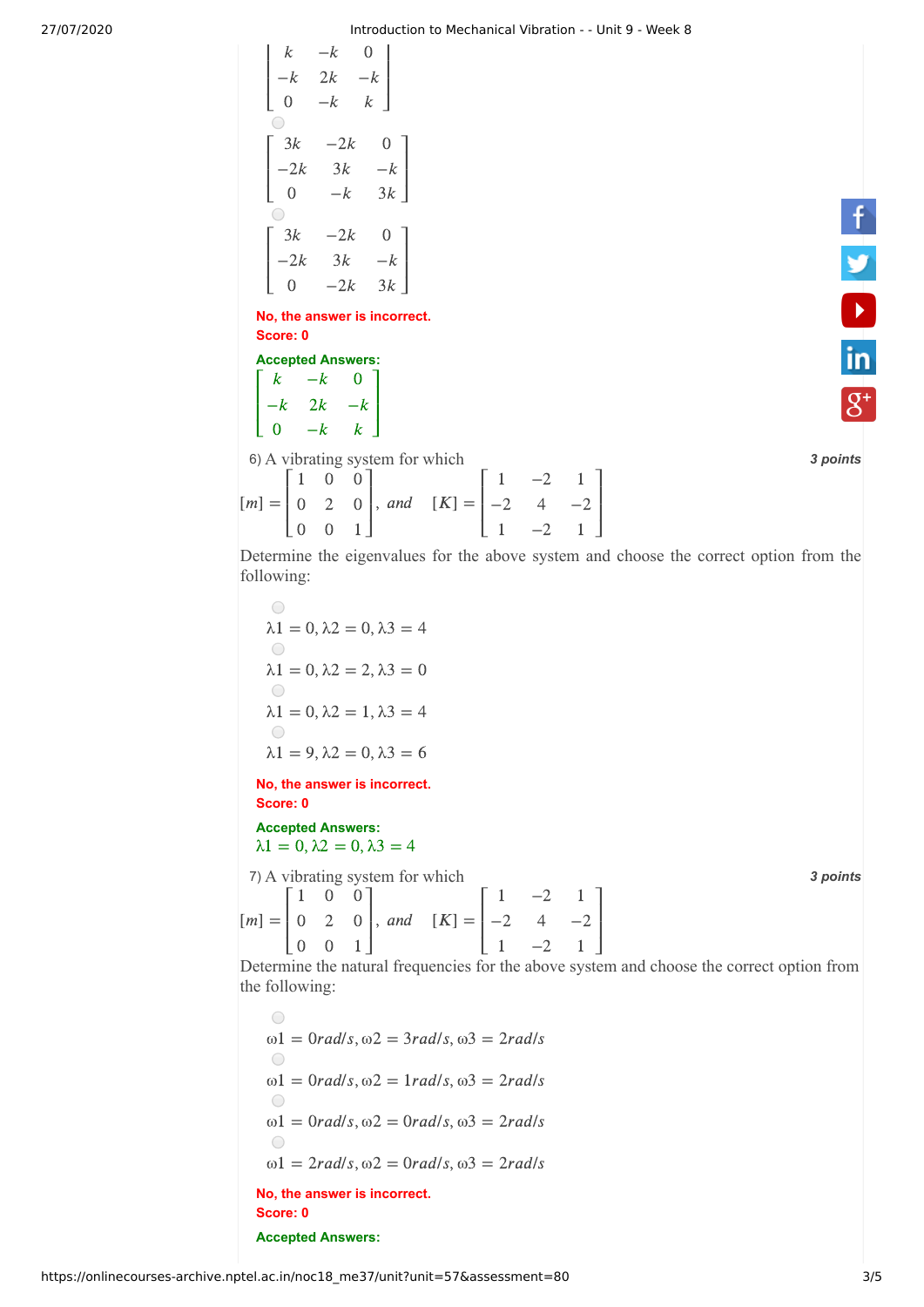$\omega_1 = 0$ rad/s,  $\omega_2 = 0$ rad/s,  $\omega_3 = 2$ rad/s

8) *0 points* Derive the equation of motion of system shown in the figure below and calculate the stiffness matrix for the system shown in the figure

 $\begin{bmatrix} 0 \\ -K \end{bmatrix}$  $\bigcirc$  $\begin{array}{ccc} 2K & 0 \\ 3K & -K \\ -K & 4K \end{array}$  $2K$  $2K$ Γ ⎤  $\mathsf{L}$  $\overline{\phantom{a}}$  $2K$  $3K$  $K \left[\begin{array}{cc} -K \\ K & 4K \end{array}\right]$ <br>-2K 0  $\mathsf{L}$  $4K$ ⎣ 0  $\perp$  $\begin{bmatrix} 0 \\ 3K \\ -2K \end{bmatrix}$ − $K$  $-2K$ <br>3K<br> $-K$  $\begin{bmatrix} 3K & -2K & 0 \end{bmatrix}$  $\mathsf{L}$  $\overline{a}$  $3K$  $\begin{bmatrix} 3K & -K \\ -K & 4K \end{bmatrix}$ <br>-2K 0  $4K$ ⎣ 0  $\begin{bmatrix} 0 \\ 3K \\ -2K \end{bmatrix}$  $4K$ <br>0<br>- K  $-2K$ <br>3K<br> $-K$  $\begin{bmatrix} 3K & -2K & 0 \end{bmatrix}$  $\mathsf{L}$  $\overline{a}$  $3K$  $\begin{bmatrix} 3K & -K \\ -K & 4K \end{bmatrix}$ <br>-2K 0  $4K$ 0 ⎣  $\begin{array}{c}\n0 \\
\bigcirc \\
3K \\
-K\n\end{array}$  $\begin{bmatrix} 0 \\ -K \end{bmatrix}$  $-2K$ <br>3K<br> $-K$  $\sqrt{3K}$  $0$ ]  $\mathsf{L}$  $-K$  3*K*  $\overline{a}$  $3K$  $\begin{bmatrix} 0 \\ 0 \end{bmatrix}$ ⎦

**No, the answer is incorrect. Score: 0** 0, the answer is incorre<br>
ore: 0<br>
cepted Answers:<br>  $3K$  –2K 0  $\overline{\phantom{1}}$ 

**Accepted Answers:** ⎡ ⎣  $\mathsf{I}$  $\mathsf{Accept} \ \begin{bmatrix} 3K \\ -2K \end{bmatrix}$ 0  $3K$  $-2K$ <br> $-2K$ <br> $-K$  $\begin{bmatrix} 0 \\ -K \end{bmatrix}$  $4K$  $\blacksquare$  f y h

9) Derive the equation of motion of system shown in the figure below and choose 3 points the stiffness matrix of the system

| 1                                                                                                  | 1 | 1 | 1 | 2 | 2 | 3 |
|----------------------------------------------------------------------------------------------------|---|---|---|---|---|---|
| $\begin{bmatrix}\nK1 + K2 & -K2 & 0 \\ -K2 & K2 + K3 & -K4 \\ 0 & -K4 & K3 + K4\n\end{bmatrix}$ \n |   |   |   |   |   |   |
| $\begin{bmatrix}\nK1 + K2 & -K2 & 0 \\ 0 & -K3 & K4\n\end{bmatrix}$ \n                             |   |   |   |   |   |   |
| $\begin{bmatrix}\nK1 + K2 & -K2 & 0 \\ -K2 & K3 & -K3 \\ 0 & -K3 & K3 + K4\n\end{bmatrix}$ \n      |   |   |   |   |   |   |
| $\begin{bmatrix}\nK1 + K2 & -K2 & 0 \\ -K2 & K2 + K3 & -K3 \\ 0 & -K3 & K3 + K4\n\end{bmatrix}$ \n |   |   |   |   |   |   |
| No, the answer is incorrect.                                                                       |   |   |   |   |   |   |
| Score: 0                                                                                           |   |   |   |   |   |   |
| Accepted Answers:                                                                                  |   |   |   |   |   |   |
| $\begin{bmatrix}\nK1 + K2 & -K2 & 0 \\ -K2 & K2 + K3 & -K3 \\ 0 & -K3 & K3 + K4\n\end{bmatrix}$ \n |   |   |   |   |   |   |